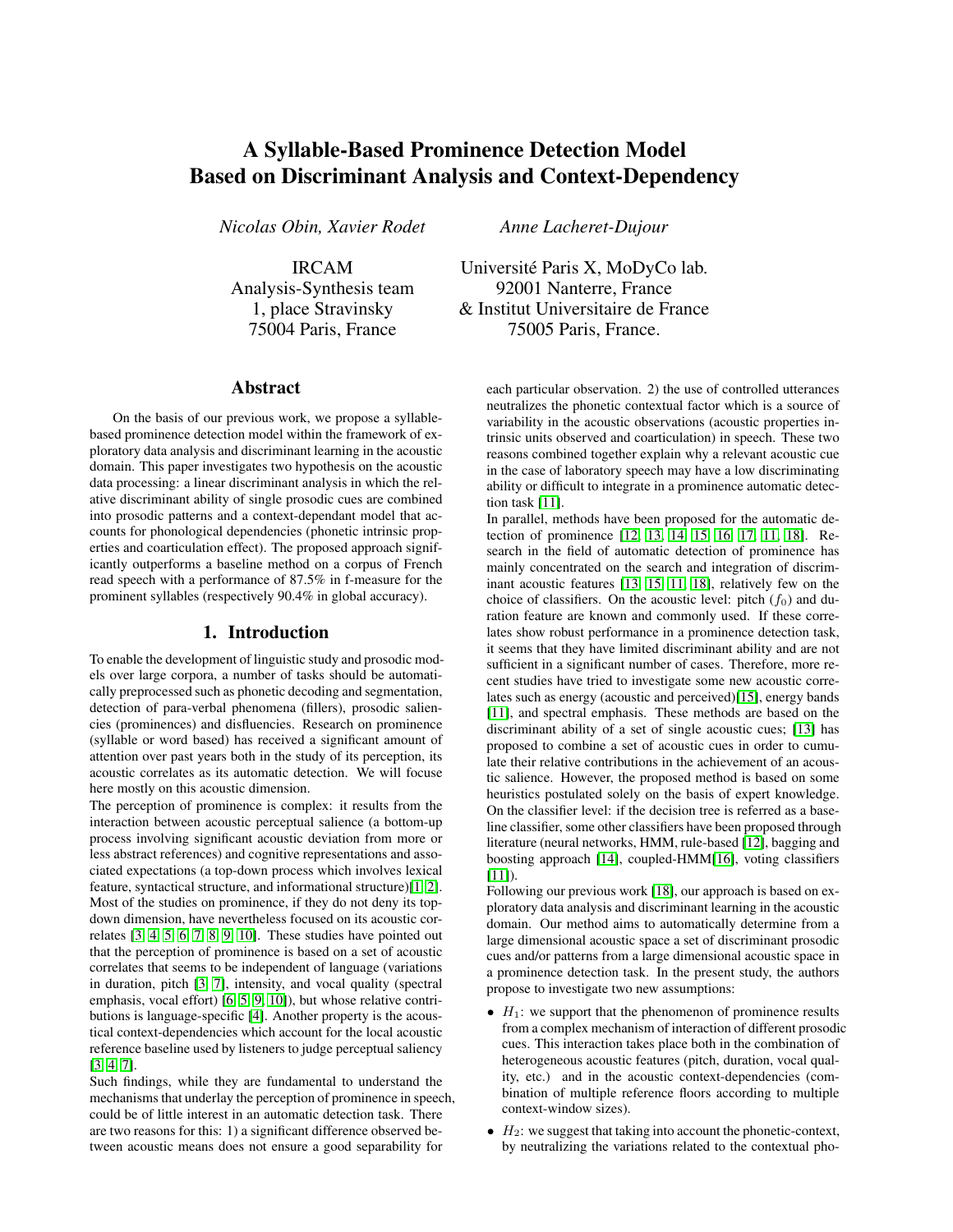netic properties (acoustic intrinsic properties and coarticulation effect), will improve the acoustics separation of prominent classes (P) and non-prominent (NP) syllables;

The article is organized as follows: first, we briefly describe the corpus used for the experiment; then, we describe the scheme of our proposed method; finally, we introduce our evaluation protocol and present the obtained results.

# 2. Speech Material

<span id="page-1-0"></span>Unlike for English studies (Boston University Radio Speech Corpus [\[19\]](#page-3-18), and Boston Directions Corpus [\[20\]](#page-3-19)) there is currently no reference corpus available for prominence detection in French. Therefore a home-made corpus of a single speaker French read speech has been used for this preliminary study. The corpus has been manually annotated for prominence by 2 non-expert annotators with an agreement score of 78% of fmeasure (respectively 80% of accuracy). This score is in concordance with the inter-annotator agreement usually observed in the literature (80-90% accuracy). For the detection task, only syllables for which agreement occurs were considered as being prominent; others have been declared non-prominent. This results in 1670 prominent syllables and 4635 non-prominent syllables.

# 3. Exploratory and Discriminant Learning Framework

### 3.1. Feature extraction

In [\[18\]](#page-3-17), we have proposed a feature extraction framework for the prominence detection task. We outline here the main principles of the feature extraction step: we represent the acoustic space into 5 of his prosodic dimensions: pitch  $(f_0)$ , durational (syllable duration and local speech rate), intensity (absolute and perceived), spectral (mel-frequency energy and loudness), and vocal quality (spectral slope, spectral emphasis, open quotient of the glottal source) features. On the basis of these prosodic dimensions, low-level statistical syllable-based features are extracted: minimum, maximum, mean, slope, glide, excursion, range, and standard deviation. These features are then used to give information on 2 different levels:

- intra-syllabic features: describe prosodic cues that occurs inside a given syllable;
- extra-syllabic features: describe the acoustic-context dependencies such as context-window and reference floor that account for acoustic-context.

In this experiment, two syllable-based units (syllable and nucleus of the syllable), several contextual-windows (none, {previous; next; surrounding } syllable, current breath group, current utterance) and two reference floors (minimum and mean value on the considered context-window) have been used.

#### 3.2. Discriminant Analysis

The aim of our proposed method is to automatically estimate and accumulate the discriminant ability of the single prosodic cues of the considered acoustic space in order to improve performance in detecting prominence  $(H_1)$ . To formalize this hypothesis, we set our approach within the framework of discriminant analysis. However, as the feature extraction step described above leads to a high dimensional feature space, this could causes several problems in a classification task. In particular: poor

classification performance due to the fact that some features are irrelevant for the task and therefore introduce noise in the learning procedure; over-fitting of the model to the learning set, especially in the case of dimension reduction algorithm such as LDA.

To prevent these bad properties, we propose the following learning scheme: 1) the initial feature space is reduced by feature selection into a subset of uncorrelated and discriminant features; 2) the resulting feature sub-space is transformed by means of linear discriminant analysis (LDA) in order to accumulate the discriminant ability of each single prosodic cue.

Let us introduce some notations and definitions. Let  $K$  be the total number of classes,  $N_k$  the number of total feature vectors accounting for the training data from class  $k$  and  $N$  the total number of feature vectors,  $\mu_k$  and  $\Sigma_k$  respectively the mean vector and the covariance matrix of the class k, and  $\mu$  the overall mean vector. The within and between class scatter is then defined as follows:

$$
B = \sum_{k=1}^{K} N_k (\mu_k - \mu) (\mu_k - \mu)^T
$$
  

$$
W = \sum_{k=1}^{K} \sum_{n_k=1}^{N_k} (x_{n_k} - \mu_k) (x_{n_k} - \mu_k)^T
$$

And the inertia ratio is defined as:

$$
r = \frac{B}{W}
$$

#### *3.2.1. Feature Selection*

The method used for the feature selection step is based on *Inertia Ratio Maximization using Feature Space Projection* (*IRMFSP* ) [\[21,](#page-3-20) [18\]](#page-3-17). Let  $\mathcal F$  be the acoustic feature space with respective feature dimensions  $(f_i)_{1 \leq i \leq D}$  where D is the rank of the features space. At each iteration of the process, the best feature  $f_i$ is selected as the one maximizing  $r_i$  (inertia ratio along dimension i) and then the feature space is projected along the dimension  $f_i$  thus defining new dimensions  $f_i$  that verify:

$$
\mathbf{f}_j = \mathbf{f}_j - (\mathbf{f}_j.\frac{\mathbf{f}_i}{\|\mathbf{f}_i\|})\frac{\mathbf{f}_i}{\|\mathbf{f}_i\|}, \forall \mathbf{f}_j \in \mathcal{F}
$$

This projection step ensures that selected features are little corellated thus avoiding redundancy in the resulting features set. Iteration is processed until the ratio of the inertia ratio at step j to the inertia ratio of the first selected feature drop below a given threshold or when a desired number of features is reached. This leads to select a set of little-correlated features that individually maximizes the classes separability conditionally to each previous subset of selected features.

#### *3.2.2. Feature Transform*

The selected features estimated in the previous step are then used as input features of a linear discriminant analysis. The aim of this step is to combine the discriminant ability of the feature, by estimating the linear combinations of single features of the original space that maximize the class separation (following the same criterion mentioned above) This problems turns into determining the K-1 linear combinations  $(\alpha)_{1 \leq k \leq K-1}$  that maximize the objective function:

$$
J(\alpha)=\frac{\alpha^TB\alpha}{\alpha^TW\alpha}
$$

Once the parameters  $\alpha$  have been estimated, the original features are projected along these directions into a transformed space of rank K-1.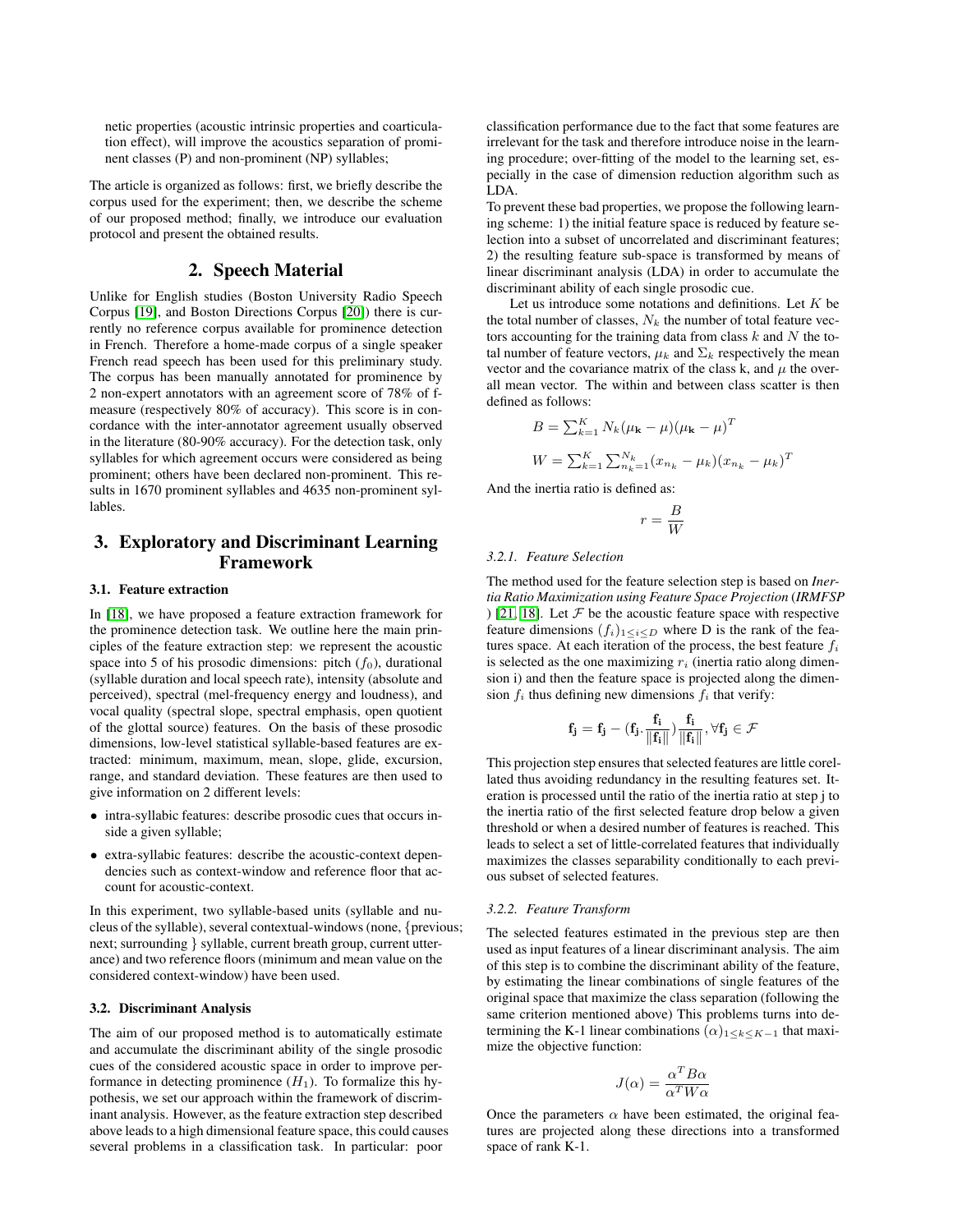#### 3.3. Context-Dependant Analysis

Even if context-dependent analysis has already been used by [\[12\]](#page-3-11) in prominence detection, we would like to assume it as a full hypothesis in the acoustic modeling of prominence. In order to account for the effect of phonetic-context (intrinsic properties and coarticulation) on the observed prosodic parameters  $(H<sub>2</sub>)$ , we introduced syllable-based left-to-right contextual factors. The phonologic contextual factors used in this experiment are:

- type of {previous, current, next} syllable;
- number of phonemes in {previous, current, next} syllable;
- phonetic label of the current syllable's nucleus;
- phonetic class of the current syllable's nucleus;
- number of phonemes of {previous; current; next} syllable onset;
- number of phonemes of {previous; current; next} syllable coda;
- phonetic class of the current syllable onset  $&$  coda (i.e glide, occlusive, fricative, liquid, nasal);

# 4. Models evaluation

#### 4.1. Compared Models

In this study, we compared 5 types of models of prominence detection. In order to remove any influence of the classifier type on the performance measurement, each experiment was performed using weka's J48 decision tree [\[22\]](#page-3-21). The compared models are:

- a baseline model (BL): decision tree learned on the whole acoustic space.
- a Context-Dependent model  $(H_1)$ : decision tree learned on the whole acoustic space + phonetic-context features.
- an IRMFSP model: decision tree learned with the N first discriminant features selected with IRFMSP.
- an IRMFSP + LDA model  $(H_2)$ : decision tree learned on the optimal linear combination of the N first discriminant features selected with IRMFSP.
- an IRMFSP + LDA + context-dependent  $(H_1 + H_2)$ : decision tree learned on the optimal linear combination of the N first discriminant features selected with IRFMSP + phoneticcontext feature

## 4.2. Evaluation scheme

The evaluation was conducted on the read speech corpus presented in section [2](#page-1-0) within a 10-fold cross validation. Unlike other studies that use global accuracy as a measure of prominence detection performance, in this study we used the f-measure of the prominence class only. This choice is motivated by the following reasons: 1) prominence classification task is a detection task, i.e. a classification task in which only one of the class is of interest. This choice is all the more justified in the prominence detection task since the class of interest has much less observations than the other. 2) the f-measure provides a good compromise between recall and accuracy measures (insertion and deletion rates in the case of a two-class classification task).

# 5. Results and Discussion

In table [1,](#page-2-0) we summarize the results obtained with the 5 proposed models. Our proposed hypothesis  $(H_1:$  phonetic contextdependency and  $H_2$ : prosodic cues combination) leads to both significant improvement compared to the baseline method, with respective performance of 84.1 and 87.5% f-measure on the prominence class (this represents for comparison with standard performance measure respectively an accuracy of 86.5 and 90.4%).

| Models        | Mean Performance (% f-measure) |
|---------------|--------------------------------|
| BL.           | 81.5                           |
| $H_1$         | 84.1                           |
| <b>IRMFSP</b> | 84.5                           |
| H2            | 87.5                           |
| $H_1 + H_2$   | 874                            |

<span id="page-2-0"></span>Table 1: Performance of the compared models. In the case of the IRMFSP-based model, only the optimal model's performance is referred.



<span id="page-2-1"></span>Figure 1: Performance of the IRMFSP (white bars) and the IRMFSP/LDA (gray bars) models as a function of the number of selected features in the feature selection step. Performances are presented as mean and standard deviation of the f-measure on the prominence class. The dotted line gives the mean performance of the baseline model. For convenience, performance is shown only for the first 15 selected features.

From the prosodic cue combination hypothesis  $(H_2)$ , we have investigated several properties compared to the baseline as well as the IRMFSP models. First we have investigated the discriminant ability of the most discriminant prosodic feature (syllable duration) compared to the combination of the N most discriminant features  $(H_2)$ . An anova analysis reveals that combination of prosodic features is significantly more discriminant for any number of selected features ( $F - stats = 385$  for the most discriminant features vs.  $511 \leq F - \text{stats} \leq 990$  for the combination of the N most discriminant features  $N \geq 2$  on the test set) . A comparison of the IRMFSP and IRMFSP+LDA models by mean of prominence detection performance is presented in figure [1.](#page-2-1) Both models outperform the baseline model with a very small feature space dimension. The IRMFSP+LDA model outperforms the IRMFSP for almost all number of selected features  $(N > 2)$ . This means that our proposed model succeed in finding discriminant prosodic patterns that are more discriminant than single cues estimated with the IRMFSP method. These results support the hypothesis that prosodic cues combine their contributions to achieve an acoustic saliency.